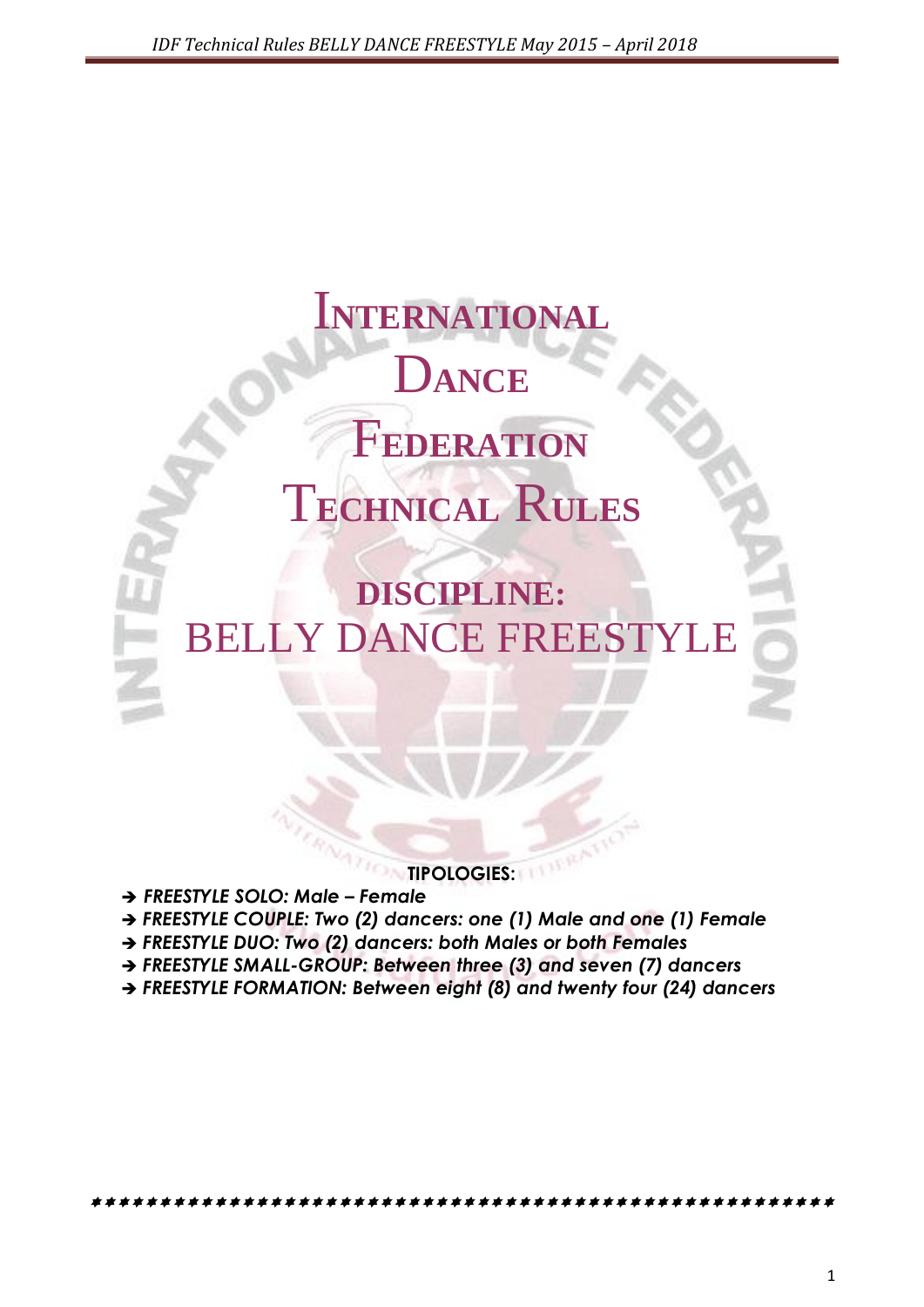# *COMMON RULES*

- State regulations in the situations not mentioned in these requiditions, decisions will be made by the RESTRICTED TECHNICAL COMMITTEE and the IDF GENERAL SECRETARY.
- Dancer's age is considered with referral to the calendar year (1st January 31st December). Dancer who participates in Ranking Competition that starts in October will be considered with referral to the following calendar year (which means one (1) year older) and age category are divided as follow:
	- **MINI:** All dancers from the age of six (**6**) to the age of nine (**9**)(Solo Duo Couples Small Groups – Formations);
	- **YOUTH:** All dancers from the age of ten (**10**) to the age of thirteen (**13**) (Solo Duo Couples – Small Groups – Formations);
	- **JUNIOR:** All dancers from the age of fourteen (**14**) to the age of sixteen (**16**) (Solo Duo – Couples – Small Groups – Formations);
	- **ADULT:** All dancers from the age of seventeen (**17**)to the age of thirty four (**34**)( Solo – Duo – Couples – Small Groups – Formations);
	- **SENIOR:** All dancers at the age of thirty five (**35**) and above. (Solo Duo Couple Small-group – Formation)
- **Having reached the age limit for each category, dancers pass to the older category** automatically.
- **M** Dancers use their own music piece which must be in accordance with the following requirements:
	- $\checkmark$  Duration and pace limits respected for each category;
	- Visibly exposing dancer's: Start Number, Nationality, Name of a Club/School, Title of the Presentation, Duration, Name and Surname, Discipline as well as Age and Dance Category;
- Who fail to comply following rules:
	- **Dancer without start number;**
	- Will be penalized of 5 (five) points.
- Who fail to comply following rules:
	- **Music over/under time limit;**
- Will be penalized of 10 (Ten) points.
- Who fail to comply following rules:
	- **Dancers who don't enter on the stage after third call;**
	- Will be entered on last place**.**
- Dancer is allowed to create his/her choreography using all other belly dance styles that are not mentioned in these regulations, including Flamenco/Oriental and Aspani Raqs.
	- $\checkmark$  Flamenco/Oriental the fusion of Spanish flamenco and Arabic classical dance;
	- $\checkmark$  Aspani-Raqs classical Arabic dance with the accompaniment of Spanish music. Choreography and movements are the same as in Raks el Sharki; however the character of dance is strongly emphasized through costumes (classical Spanish costume composed of a wide skirt with Eastern elements) and acting.
- There aren't any requirements that apply to the choreography;
- **SEPTE:** There aren't any requirements that apply to the costume;
- The music needs to represent the Belly Dance style;
- Dancers show their preparation through their dancing technique.
- **The judgment expressed by the Judges is the summatory of multiple parameters, differentiated according to the typology. The differentiation according to the typology is as follows:** *SOLO:*
	- - The parameter **Technique** is expressed by: execution of movements in accordance with music pace, execution of technical elements, movements and figures (position, elegance, timing, balance and body control) and use of the whole personal and general space (in finals the whole dance-floor) with its horizontals, verticals and diagonals;
		- The parameter **Choreography** is expressed by: distribution of figures and movements in accordance with dance context, costumes and originality of music.
		- The parameter **Interpretation** is expressed by: dancer's ability to follow the rhythm and musical melody and express them through his/her body motion; ability to apply adequate movements and technical elements in accordance with music as

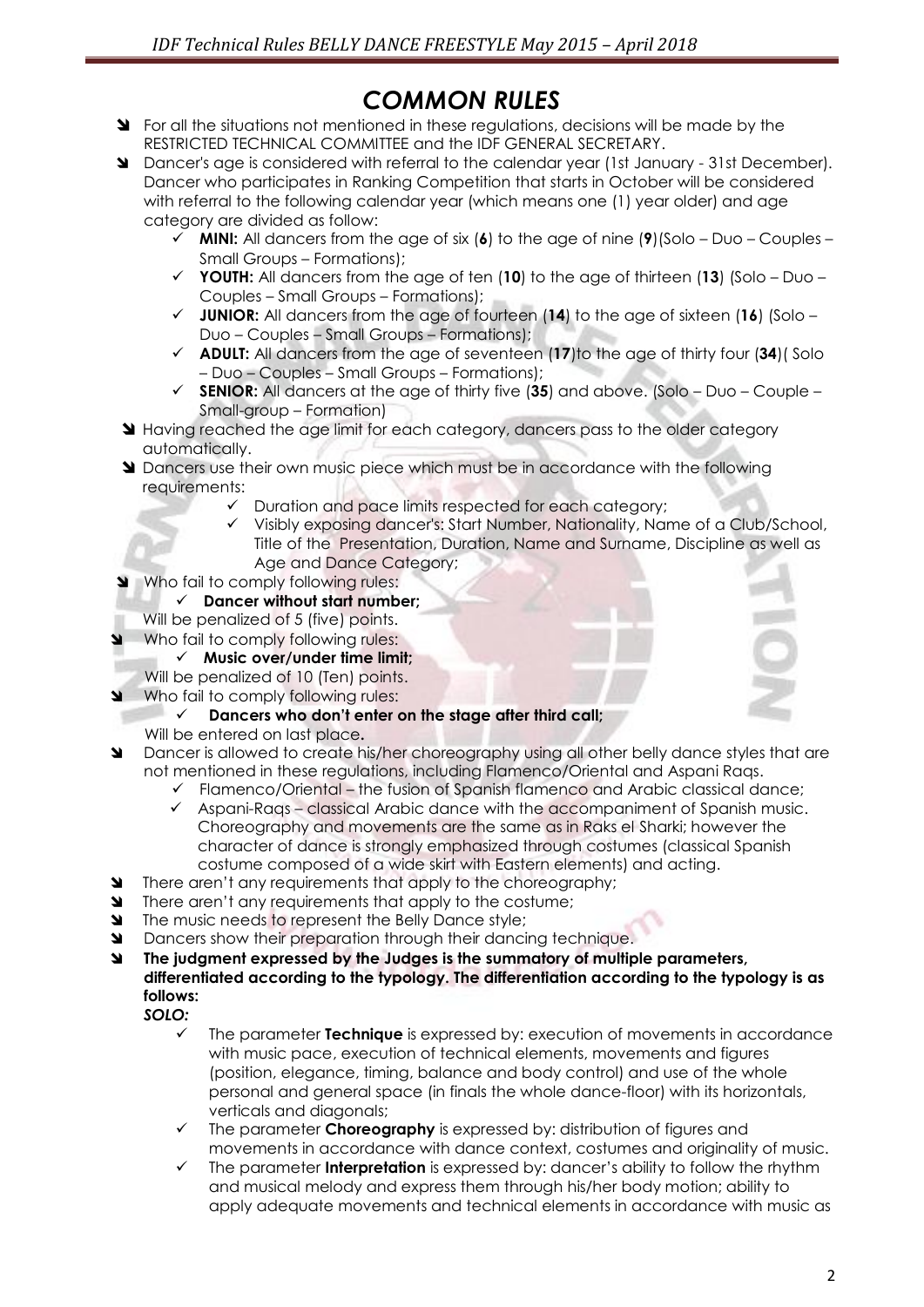well as dancer's ability to smoothly continue his/her dance after 'stop', 'pause' or other figures;

#### **DUO/COUPLES:**

- **Technique + Synchronism** is expressed by: execution of movements in accordance with music pace, execution of technical elements, movements and figures (position, elegance, timing, balance and body control) as well as use of the whole personal and general space (in finals the whole dance-floor) with its horizontals, verticals and diagonals, associated together similarity and body movements of both dancers (legs shoulder and upper body);
- **Choreography** is expressed by: distribution of figures and movements in accordance with dance context, costumes and originality of music;
- **Interpretation** is expressed by: dancers' ability to follow the rhythm and musical melody and express them through their body motion; ability to apply adequate movements and technical elements in accordance with music as well as dancers' ability to smoothly continue their dance after 'stop', 'pause' or other figures,

#### **SMALL GROUPS/FORMATIONS:**

- **Technique + Synchronism** is expressed by: execution of movements in accordance with music pace, execution of technical elements, movements and figures (position, elegance, timing, balance and body control) as well as use of the whole personal and general space (in finals the whole dance-floor) with its horizontals, verticals and diagonals, associated together similarity of figures and body movements of all dancers (legs, shoulders and upper body) and timing and precision when executing patterns;
- **Choreography:** distribution of figures and movements in accordance with dance context; use of space with its horizontals, verticals and diagonals; originality of music piece and costumes and their accordance with musical and choreographic context as well as variation of patterns.
- **Artistic Impression and Interpretation** are expressed by: dancers' initial and final presentation (dancers' entry and exit from the dance-floor)and dancers' ability to follow the rhythm and musical melody and express them through their body motion; ability to apply adequate movements and technical elements in accordance with music as well as dancers' ability to smoothly continue their dance after 'stop', 'pause' or other figures;
- All dancers wearing vulgar and/or provocative costumes will be penalised. This rule applies to all categories with minor tolerance to the inferior ones.
- During Competition teachers, group leaders and team/club leaders **are strictly prohibited**  to ask any explanations from the **Adjudicators.** All explanations, information or complaints may be discussed with the **Competition Director**, according to appropriate rules that concern execution of Competition.<br>
The concern execution of Competition.

www.idfdance.com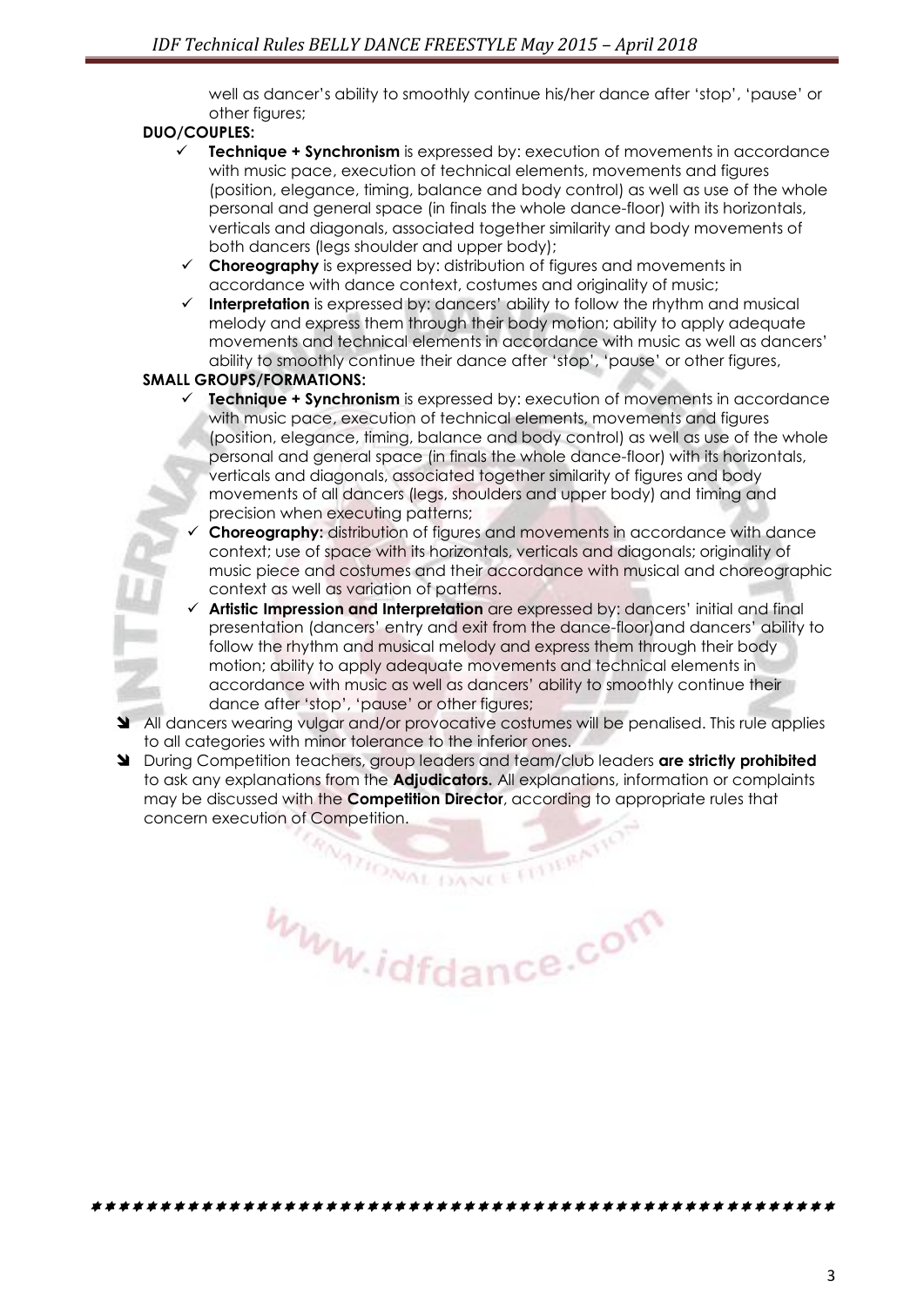# *BELLY DANCE FREESTYLE SOLO*

#### *(Male – Female)*

- Having reached the age limit for each category, dancers pass the older category automatically.
- Duration of music pieces must be as follow:

#### **Preliminaries (Federation Music)**

- **MINI – YOUTH – JUNIOR – ADULT - SENIOR:** Track duration from **1':15" Semi-finals and Final (Own Music)**
- **MINI – YOUTH – JUNIOR – ADULT - SENIOR:** Track duration from **1':15"** to **1':45"**

#### *EXECUTION OF COMPETITION*

- Depending on number of participants, each category would start from preliminaries, semifinals or finals respectively;
- **Competition Director**, whenever necessary, may apply modifications to the execution of the competition.

#### *CHARACTERISTIC AND MOVEMENTS*

- Dancer must demonstrate the knowledge acquired to the Jury, through technique of dance, music interpretation, expressiveness with a fluid and elegant sequence of movements. In this discipline the main evaluation criteria are: Dance Technique and choreography. The choreographed piece may be composed of no more than one (1) technique described in the History.
- In Final, in order to present dance technique and choreography, a Dancer is expected to use the whole available space.
	-
	-
	-

*EVALUATION*  **TECHNIQUE from three (3) to Thirty (30) points CHOREOGRAPHY from two (2) to Twenty (20) points INTERPRETATION from one (1) to Ten (10) points**



*PENALTIES*  **FALL Five (5) points**

**ATIONAL DANCE** www.idfdance.com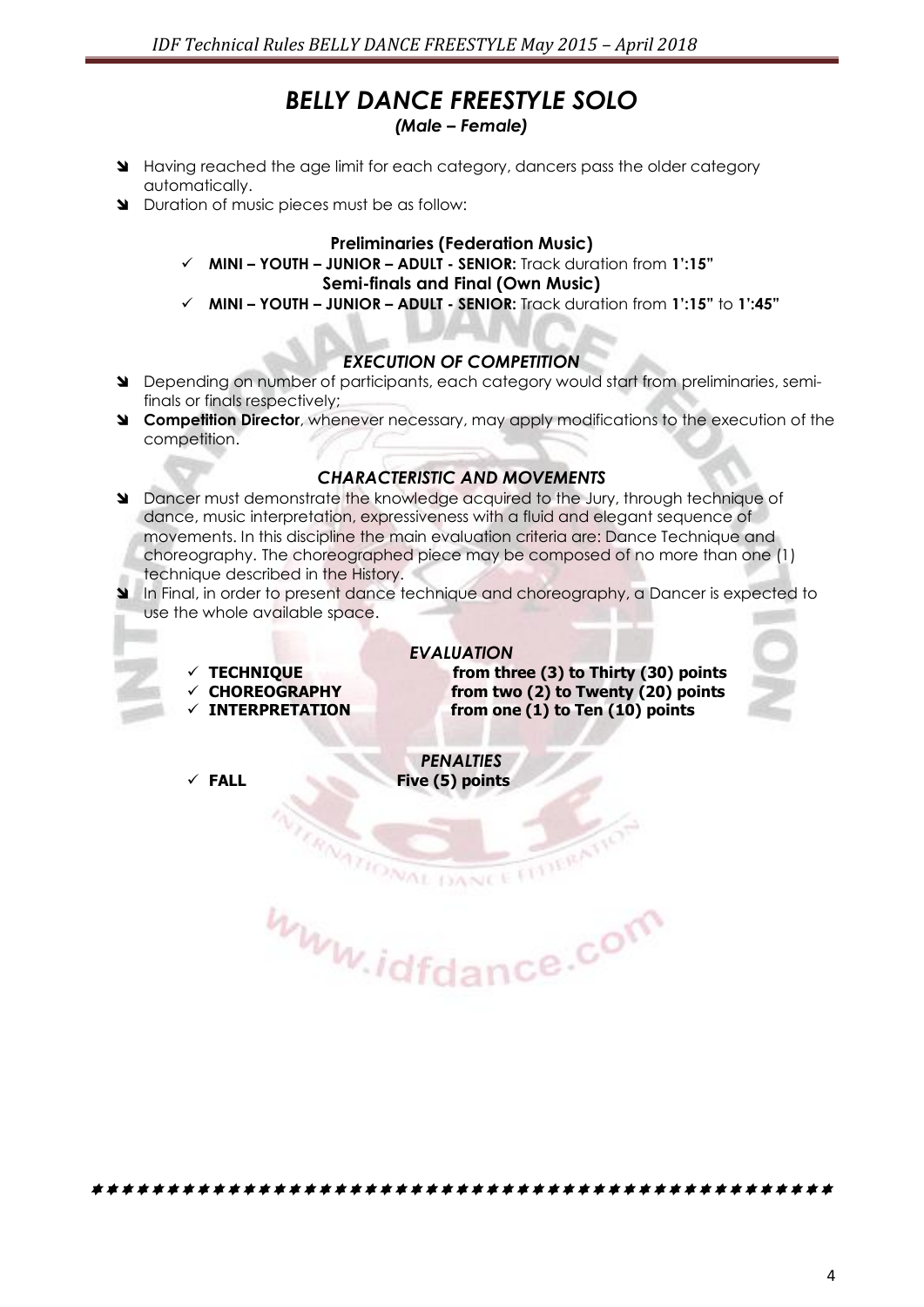# *BELLY DANCE FREESTYLE COUPLE (Male and Female)*

- Belly Dance Freestyle Couple is composed of two (2) dancers where one (1) is male and the other one is female.
- In the case of a couple from mixed age categories (eg. one (1) Youth and one (1) Junior), the couple must participate in the older category;
- They may participate in several dance categories (eg. couples/duos etc.).
- Duration of music pieces must be as follow:

#### **Preliminaries (Federation Music)**

**MINI – YOUTH – JUNIOR – ADULT - SENIOR:** Track duration from **1':30"**

#### **Semi-finals and Final (Own Music)**

**MINI – YOUTH – JUNIOR – ADULT - SENIOR:** Track duration from **1':30"** to **2':00"**

#### *EXECUTION OF COMPETITION*

- Depending on number of participants, each category would start from preliminaries, semifinals or finals respectively;
- **There can be no more than two (2) Couples performing on a dance-floor in preliminaries;**
- In the case when a couple lacks his/her own music in a final, Federation Music will be used:
- **Competition Director**, whenever necessary, may apply modifications to the execution of the competition.

## *CHARACTERISTIC AND MOVEMENTS*

 Couple must demonstrate the knowledge acquired to the Jury, through technique of dance and synchronization, choreography and music interpretation, expressiveness with a fluid and elegant sequence of movements. In this discipline the main evaluation criteria are: Dance Technique and choreography. The choreographed piece may be composed of no more than one (1) technique described in the History.

In Final, in order to present dance technique and choreography, a Couple is expected to use the whole available space.

#### *EVALUATION*

- **TECHNIQUE + SYNCHRONISM from three (3) to Thirty (30) points**
- 
- **CHOREOGRAPHY from two (2) to Twenty (20) points INTERPRETATION from one (1) to Ten (10) points**

*PENALTIES* 

**FALL** Five (5) points www.idfdance.com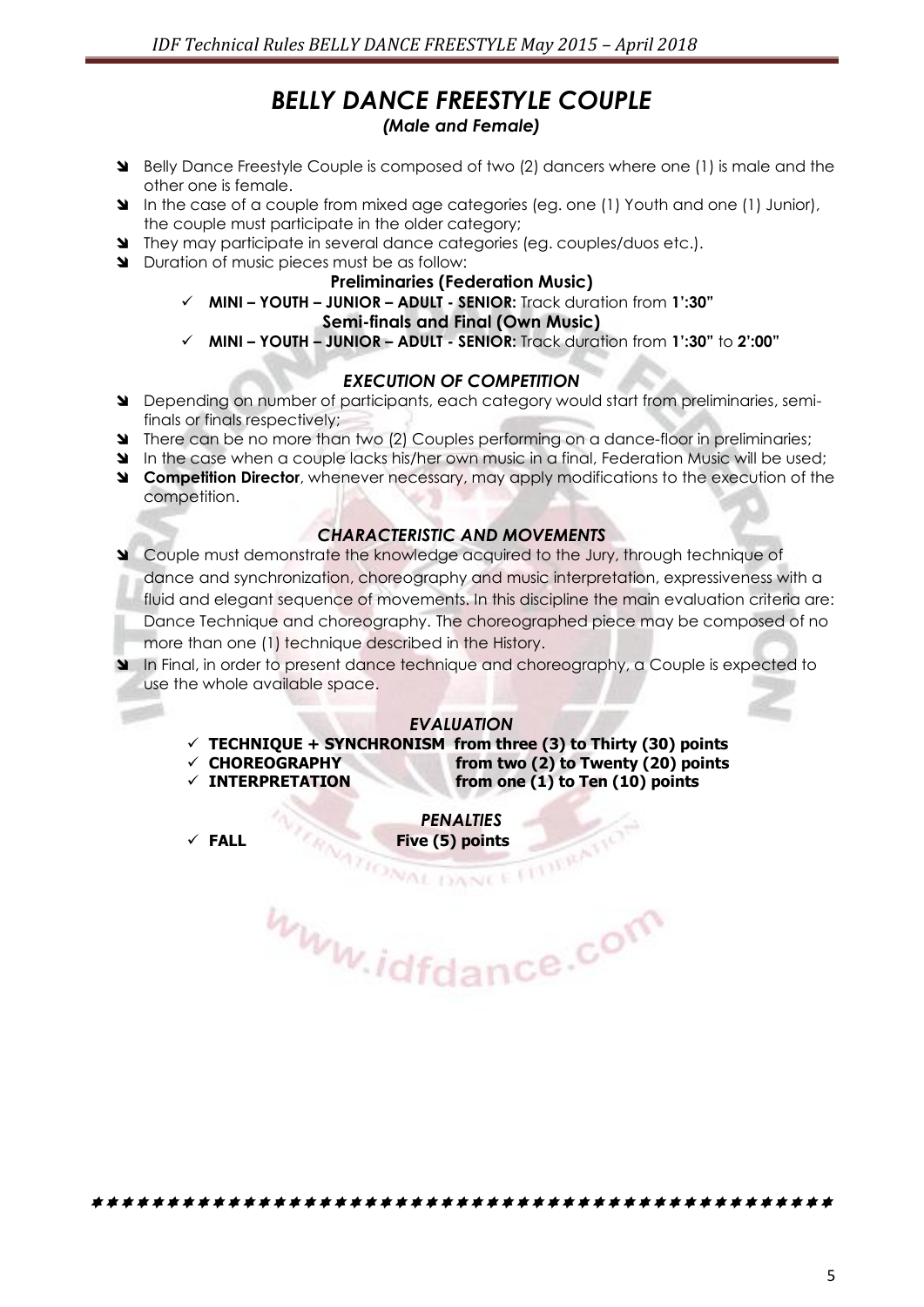# *BELLY DANCE FREESTYLE DUO (Both Males or Both Females)*

- Belly Dance Freestyle Duo is composed of two (2) dancers where both of them are males or females .
- In the case of a duo from mixed age categories (eg. one (1) Youth and one (1) Junior), the duo must participate in the older category;
- They may participate in several dance categories (eg. couples/duos etc.).
- Duration of music pieces must be as follow:

#### **Preliminaries (Federation Music)**

**MINI – YOUTH – JUNIOR – ADULT - SENIOR:** Track duration from **1':30"**

#### **Semi-finals and Final (Own Music)**

**MINI – YOUTH – JUNIOR – ADULT - SENIOR:** Track duration from **1':30"** to **2':00"**

#### *EXECUTION OF COMPETITION*

- Depending on number of participants, each category would start from preliminaries, semifinals or finals respectively;
- There can be no more than two (2) Duo performing on a dance-floor in preliminaries;
- In the case when a couple lacks his/her own music in a final, Federation Music will be used:
- **Competition Director**, whenever necessary, may apply modifications to the execution of the competition.

# *CHARACTERISTIC AND MOVEMENTS*

 Duo must demonstrate the knowledge acquired to the Jury, through technique of dance and synchronization, choreography and music interpretation, expressiveness with a fluid and elegant sequence of movements. In this discipline the main evaluation criteria are: Dance Technique and choreography. The choreographed piece may be composed of no more than one (1) technique described in the History.

In Final, in order to present dance technique and choreography, a Duo is expected to use the whole available space.

#### *EVALUATION*

- **TECHNIQUE + SYNCHRONISM from three (3) to Thirty (30) points**
- **CHOREOGRAPHY from two (2) to Twenty (20) points**
- **INTERPRETATION from one (1) to Ten (10) points**

*PENALTIES*  **FALL** Five (5) points<br> **Five (5) points** 

www.idfdance.com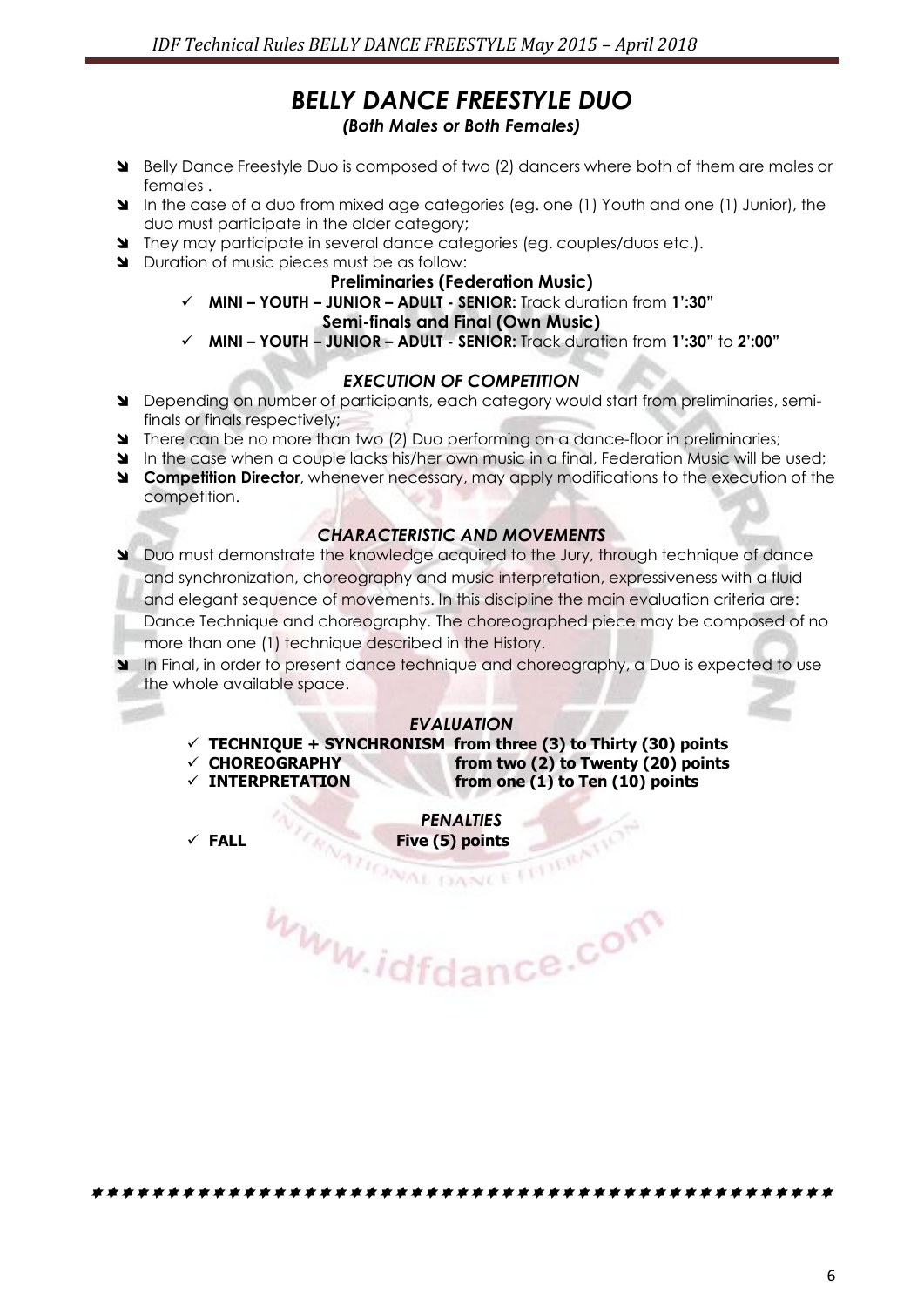# *BELLY DANCE FREESTYLE SMALL GROUPS (Between three (3) and Seven (7) dancers)*

- Small-group is composed of minimum number of **three (3)** and maximum number of **seven (7)** dancers.
- Small-groups registered in Youth Junior Adult Senior categories may include dancers from younger age groups;
- In the age category Mini there can be one (1) dancer who is ten (10) years old;
- All clubs are allowed to nominate more than 1 (one) choreographed piece;
- One or more dancers may be nominated and perform both in small-groups and formations;
- **Two (2) dancers are allowed to be nominated and perform in two (2) or more small-groups**;
- **Four (4) dancers are allowed to be nominated and perform in two (2) or more formations.**
- **N** Duration of music pieces must be as follow:

# **Preliminaries, Semi-finals and Final (Own Music)**

**MINI – YOUTH – JUNIOR – ADULT - SENIOR:** Track duration from **2':00"** to **2':30"**

# *EXECUTION OF COMPETITION*

- Depending on number of participants, each category would start from preliminaries, semifinals or finals respectively;
- Preliminaries, semi-finals and finals are held with only one (1) Small Group performing on a dance-floor at time;
- In the case when a Small Group lacks its own music in a final, Federation Music will be used;
- **Competition Director**, whenever necessary, may apply modifications to the execution of the competition.

# *CHARACTERISTIC AND MOVEMENTS*

- Small Group must demonstrate the knowledge acquired to the Jury, through technique of dance and synchronism, choreography, music interpretation, expressiveness with a fluid and elegant sequence of movements. In this discipline the main evaluation criteria are: Dance Technique and choreography. The choreographed piece may be composed of no more than one (1) technique described in the History.
- In order to present dance technique and choreography, a small-group is expected to use the whole available space.

## *EVALUATION*

*NAL DANCE IT* 

 $\checkmark$  TECHNIQUE + SYNCHRONISM from three (3) to Thirty (30) points

- 
- **CHOREOGRAPHY from two (2) to Twenty (20) points ARTISTIC IMPRESSION + INTERPRETATION from one (1) to Ten (10) points**

*PENALTIES*  **FALL Five (5) points**